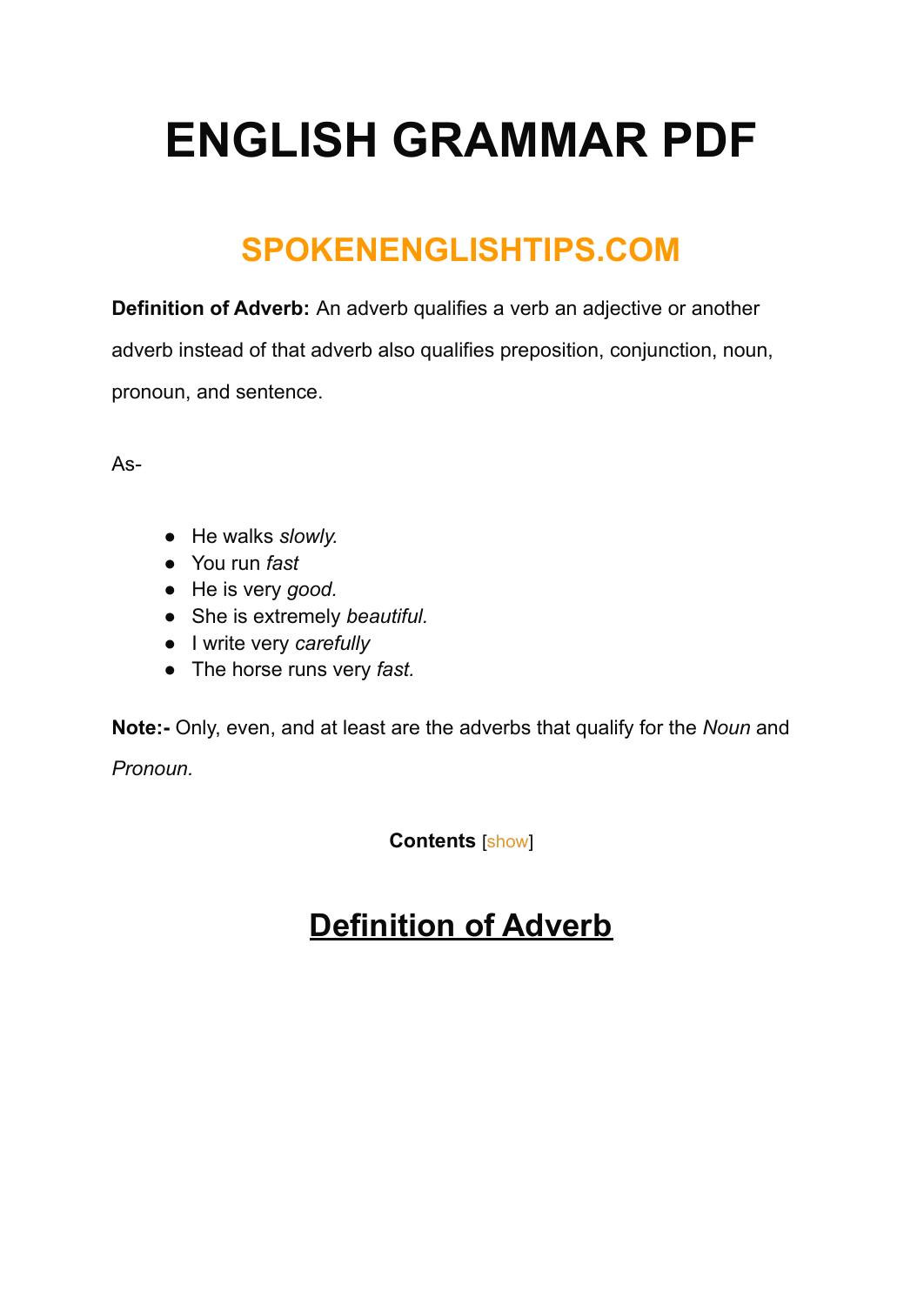# **Spoken English Definition of Adverb GRAMMAR**

#### Kinds of adverb

- 1. Adverbs of time.
- 2. Adverbs of place.
- 3. Adverbs of number.
- 4. Adverbs of quantity/ range.
- 5. Adverbs of manner.
- 6. Adverbs of reason.
- 7. Adverbs of affirmation.
- 8. Interrogative adverbs.
- 9. Relative adverbs.

#### **Definition of Adverb**

**Adverbs of time:** those adverbs which express the time called adverbs of time.

Ex- Today, tomorrow, yesterday, last night, last day, last week, last month, last

year, next day, next week, next month, next year, late, lately, now, just now,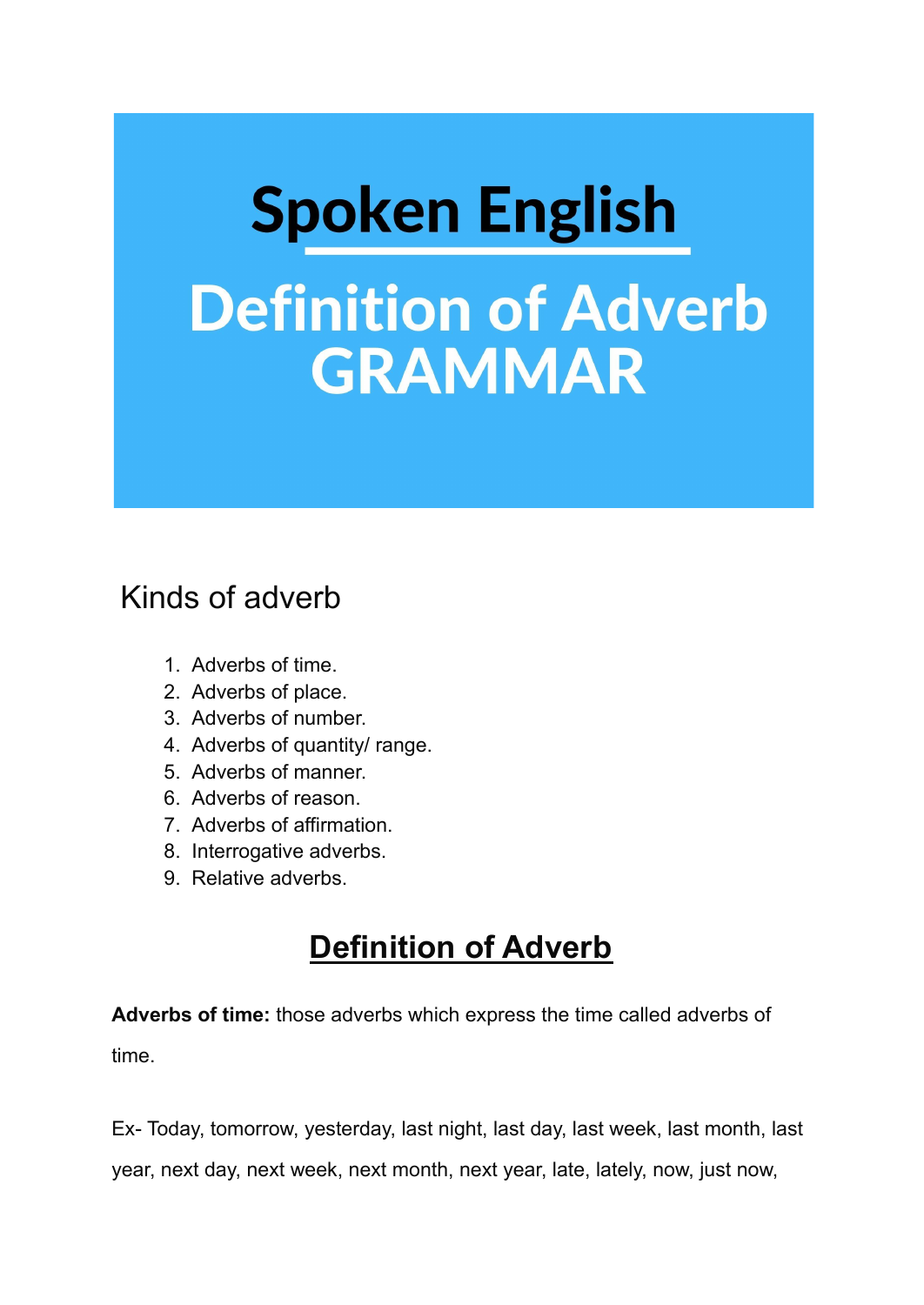just, ago, daily, already, early, soon, shortly, recently, instantly, before, since, etc.

- He saw me *yesterday*
- I have seen her *before*
- Vikas will soon *return*
- Binay arrived *late*

**Adverb of place:** Those adverbs which express the place called adverbs of place.

Ex- Here, there, up, within, in, out, away, down, everywhere, somewhere,

nowhere, anywhere, without, above, below, far, near, backward, inside,

outside, outdoors, indoors, etc.

- He was sitting *here*
- My mother-in-law is *out*
- There is air *everywhere*
- She looked *up*
- The horses galloped *away*
- Walk backward

**Adverbs of number:** Those adverbs which express the number of actions.

Ex- Once, twice, thrice, again, seldom, always, never, often, scarcely, hardly, etc.

- He has not seen her *once*.
- The postman called *again*
- She *seldom* dances
- We *always* try to our best
- Hw *frequently* comes unprepared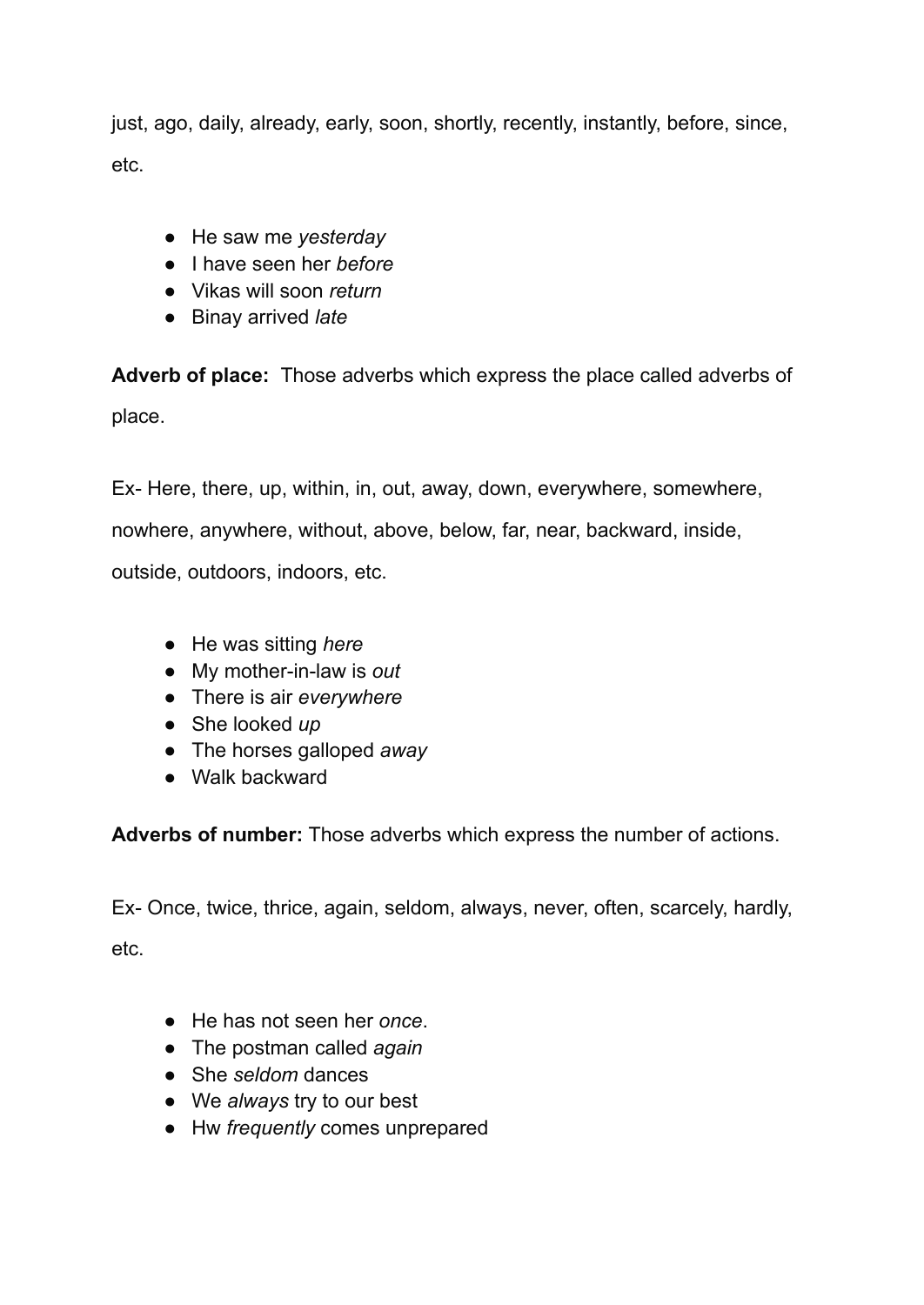**Adverbs of quantity:** Adverbs that express the area, quantity, and detailed of adjective and adverb called adverbs of quality.

Ex- Too, very, quite, enough, rather, fairly, entirely, altogether, almost, partly, nearly, fully, so, well, partially, etc.

- He was too careless
- She was very tired
- He rather busy
- She is fully prepared
- You are altogether mistaken
- I am nearly exhausted
- He is quite wrong.

## **Definition of Adverb**

**Adverbs of manner:** Adverbs which express the method of action.

Ex- Fast, hard, slowly, bravely, foolishly, wisely, loudly, soundly, badly, carefully, fluently, beautifully, clearly, lovingly, faithfully, seriously, so, agreeably, certainly, well, doubtfully, firm, etc.

**Note:-** Normally, adverbs of manner there are 'ly' in the last of the word.

- The horse ran *fast*
- He works *hard*
- They fought *bravely*
- Aditya acted *wisely*
- Aditya laughs *loudly*

**Adverbs of reason:** Adverbs that express the 'reason'.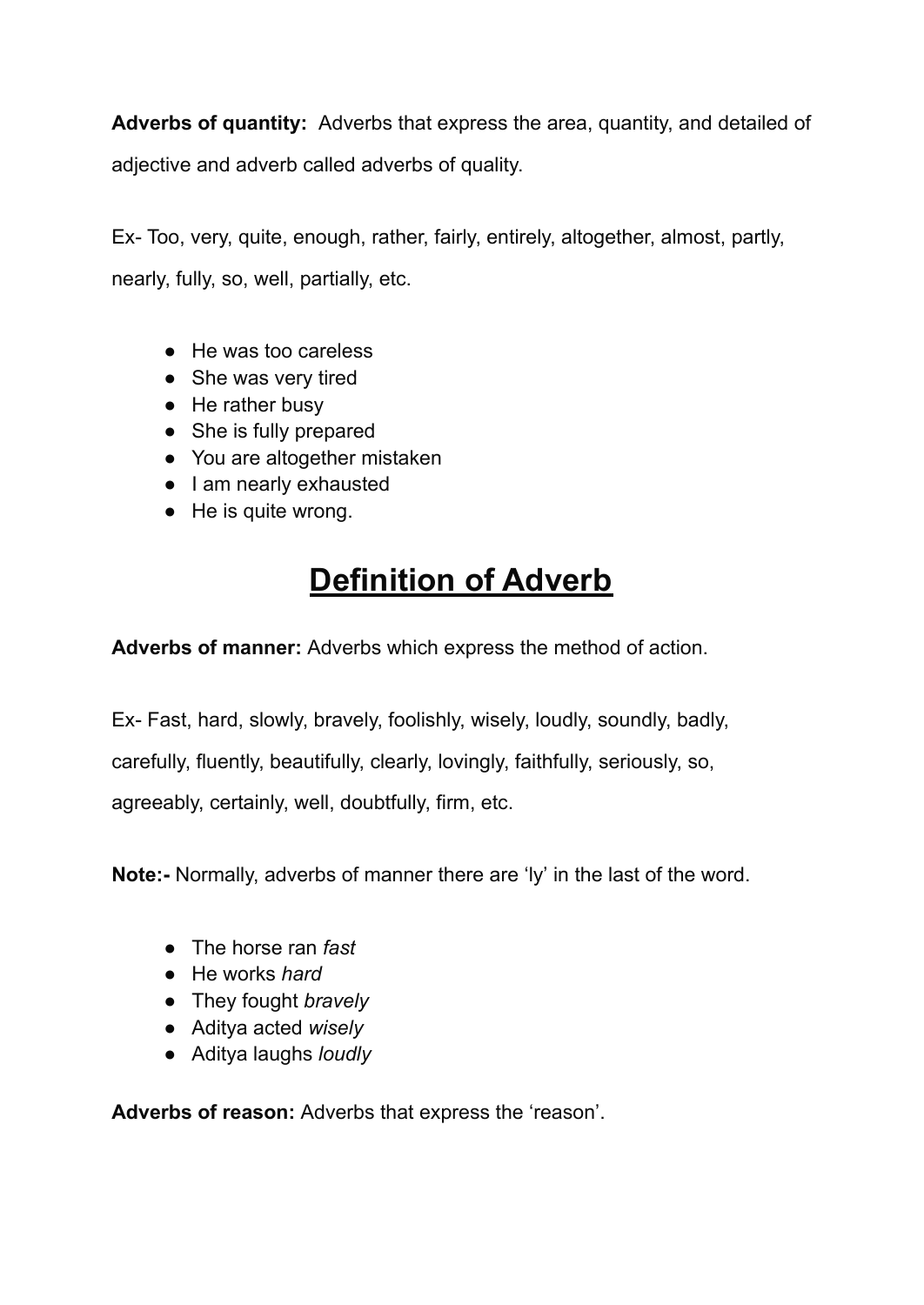Ex- Hence, therefore, consequently,

- I, therefore, left school
- *Consequently,* she was sent to college

#### **Adverbs of affirmation or negation:** Adverbs which express affirmation.

Ex- Not, surely, indeed, by no means, not at all, yes, no, probably etc.

- She did *not* come after all
- *Surely* he is right
- She is *certainly* alive
- I do *not* know her
- *Probably* he will go

**Interrogative adverbs:** Those adverbs for asking questions the :-(definition of

averb)

When, how long, where, whence, how often, how much, how far, how, in what way, why.

- When are you going there?
- Why are you not going there?
- How many times have you visited there?
- How much did you get it?

**Relative adverb:** When an interrogative adverb is used to add two sentences

called a relative adverb.

- This is the place *where* the king lived
- Do you know the time *when* he will come?
- This is *where* the king lived
- Do you know *when* he will come?
- 1. **Here**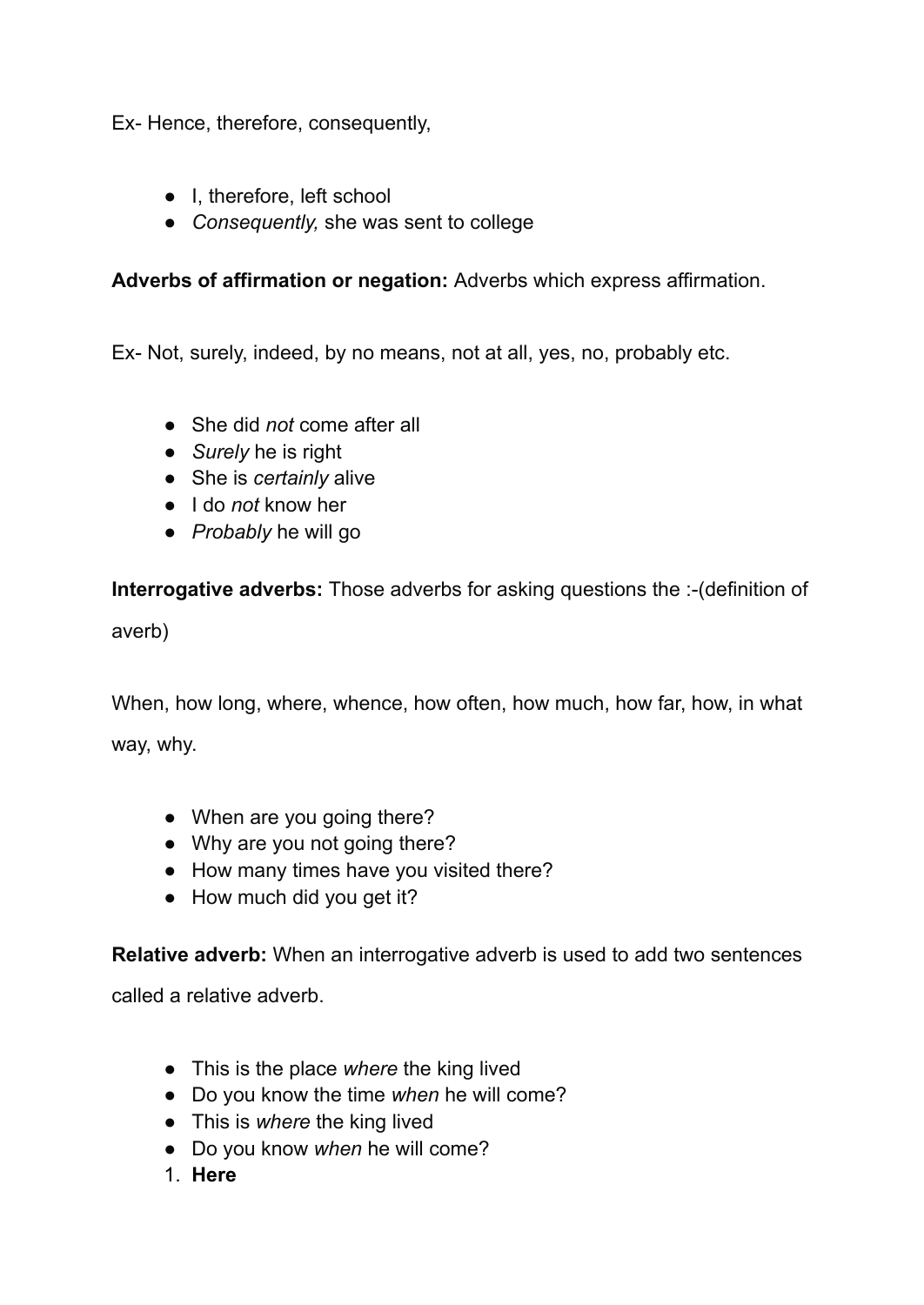| <b>Adverbs + Preposition or</b> | <b>Adverbs</b> | <b>Hindi meaning</b> |
|---------------------------------|----------------|----------------------|
| adverbs                         |                |                      |
| Here + after                    | hereafter      | Ab se                |
| Here $+$ in                     | herein         | <b>Isme</b>          |
| Here $+$ to                     | hereto         | Yahan tak            |
| Here + fore                     | herefore       | Yahan se aage        |
| Here + of                       | hereof         | <b>Isaka</b>         |
| Here + about                    | hereabout      | Yahan pass me        |
| Here + with                     | herewith       | Iske sath            |
| Here + on/upon                  | hereon/upon    | Iss par              |
| Here + by                       | hereby         | Iske dwara           |
| Here $+at$                      | hereat         | Yahan par            |

#### **2.There**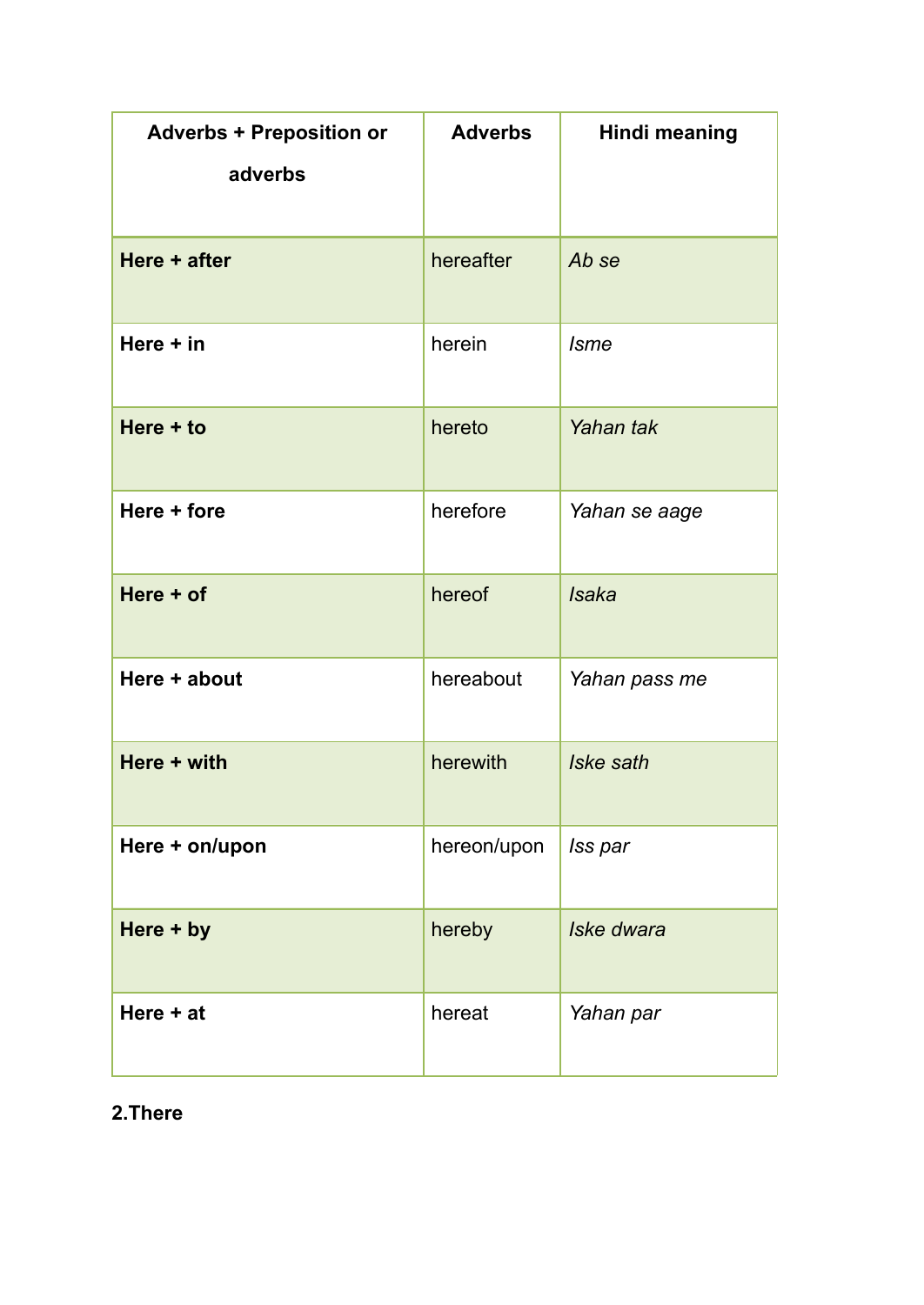| There $+$ in     | <b>Therein</b>    | <b>Usme</b>             |
|------------------|-------------------|-------------------------|
| There + to       | <b>Thereto</b>    | Wahan tak               |
| There + at       | <b>Thereat</b>    | Wahan par/ usi karan se |
| There + after    | <b>Thereafter</b> | Tab se/ uske bad        |
| There + fore     | <b>Therefore</b>  | <b>Ishliye</b>          |
| There + from     | Therefrom         | Wahan pass me           |
| There + about    | Thereabout        | Wahin par               |
| There + with     | <b>Therewith</b>  | <b>Uske sath</b>        |
| There + on       | Thereon           | Uspar                   |
| There + upon     | Thereupon         | Uspar / turant          |
| There + of       | Thereof           | Uska / uspar            |
| There + by<br>3. | Thereby           | Uske dwara              |

**Where**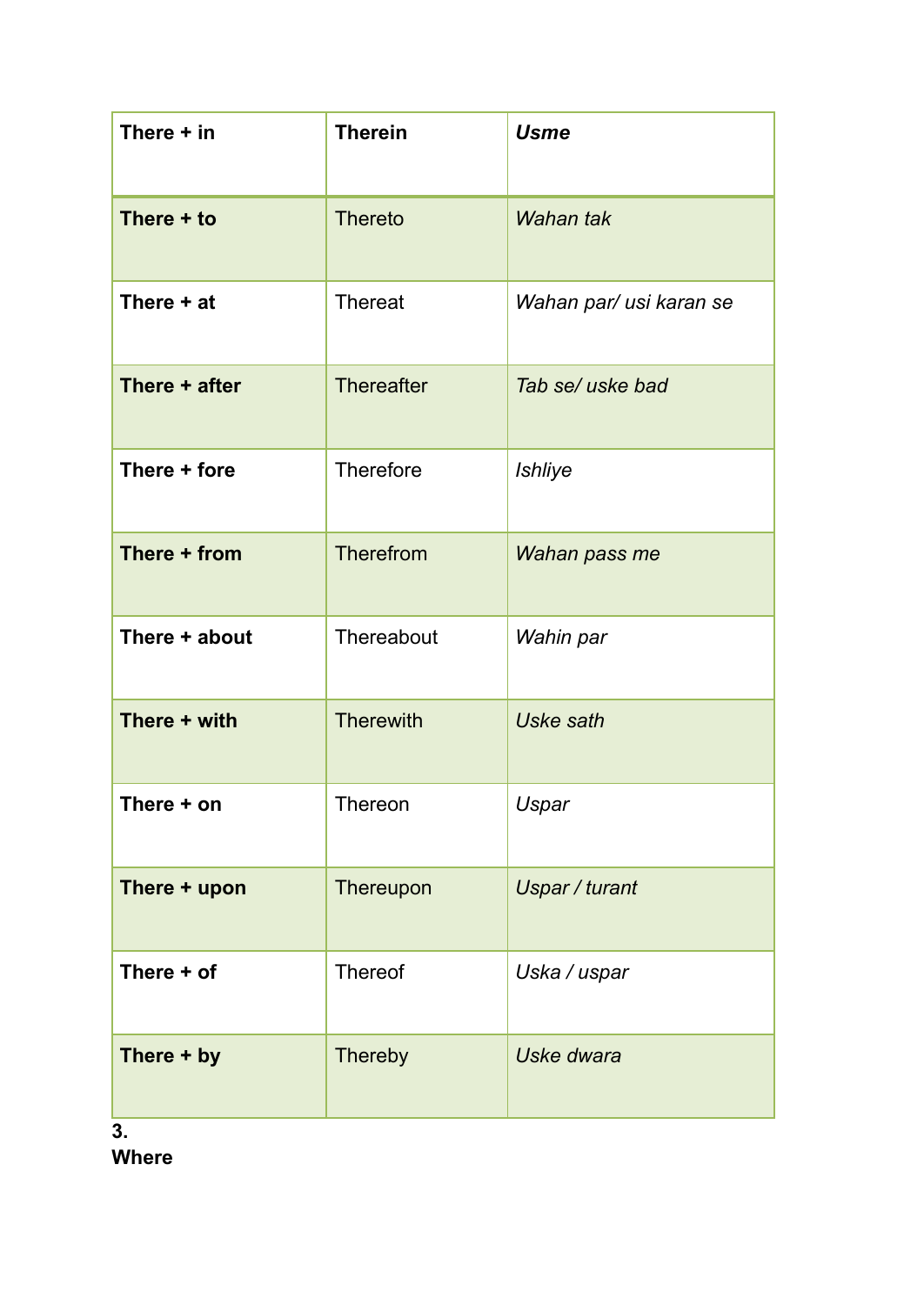| Where +           | whereabout | Jis           |
|-------------------|------------|---------------|
| about             |            | sthan ke baad |
| Where $+$ in      | wherein    | Jis sthan me  |
| Where + to        | whereto    | Jahan tak     |
| Where + fore      | wherefore  | Iss karan se  |
| Where + at        | whereat    | Jis sthan par |
| Where + on<br>. . | whereon    | Jis par       |

#### **4. Hither, thence and hence**

| Hither + to      | hitherto          | Ab tak            |
|------------------|-------------------|-------------------|
| Thence + forth   | Thenceforth       | Uss samay se aage |
| Thence + forward | Thenceforward     | Uss samay se aage |
| Hence + forth    | <b>Henceforth</b> | Iss samay se aage |
| Hence + forward  | Henceforward      | Iss samay se aage |

Do you want to **speak like a native Speaker?**